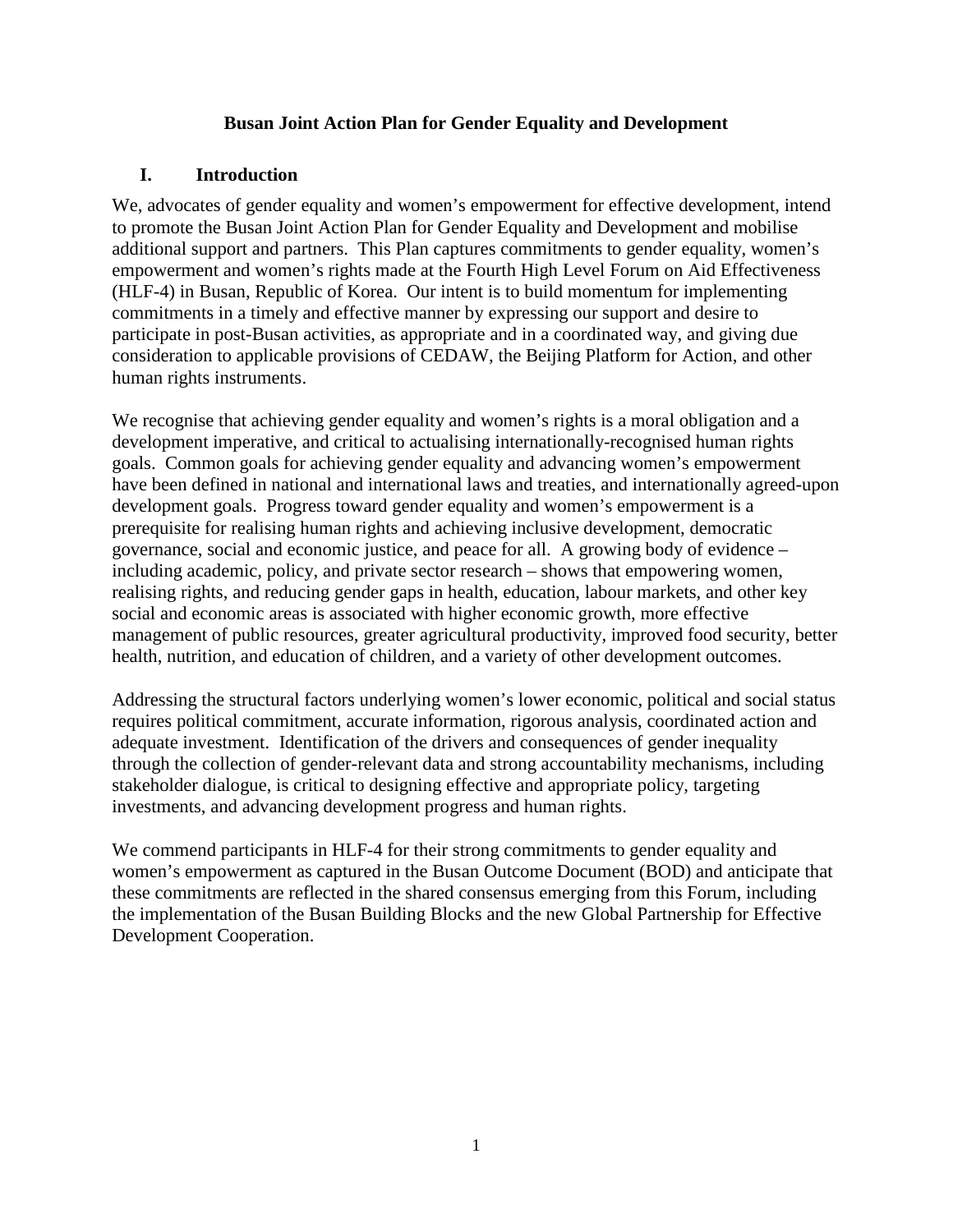#### **Gender Commitments in the Busan Outcome Document**

20. We must accelerate our efforts to achieve gender equality and the empowerment of women through development programmes grounded in country priorities, recognising that gender equality and women's empowerment are critical to achieving development results. Reducing gender inequality is both an end in its own right, and a prerequisite for sustainable and inclusive growth. As we redouble our efforts to implement existing commitments we will:

a) Accelerate and deepen efforts to collect, disseminate, harmonise and make full use of data disaggregated by sex to inform policy decisions and guide investments, ensuring in turn that public expenditures are targeted appropriately to benefit both women and men.

b) Integrate targets for gender equality and women's empowerment in accountability mechanisms, grounded in international and regional commitments.

c) Address gender equality and women's empowerment in all aspects of our development efforts, including peacebuilding and statebuilding.

The voluntary, non-binding commitments described below build upon the BOD.

### **II. Building the Evidence Base for Action**

"Accelerate and deepen efforts to collect, disseminate, harmonise and make full use of data disaggregated by sex to inform policy decisions and guide investments, ensuring in turn that public expenditures are targeted appropriately to benefit both women and men." (Busan Outcome Document, paragraph 20a)

In recent decades, various initiatives aimed at improving the systematic collection and processing of gender statistics have been undertaken. However, despite progress and continuing efforts, much remains to be done. In a number of areas of critical interest for policymakers, basic gender data and indicators, including sex-disaggregated data, are still non-existent, insufficient or lack comparability across countries.

Many different initiatives can contribute to achieving BOD paragraph 20a, and we encourage all partners to increase efforts to collect, disseminate, harmonise and make full use of sexdisaggregated data to inform and guide economic and social development. Making full use of sex-disaggregated data will facilitate the creation and use of public policy and public funds to benefit all citizens.

One such initiative, the "Evidence and Data for Gender Equality" (EDGE) Initiative, advances these objectives. EDGE was launched at the HLF-4 "Special Session on Gender" on 30 November 2011 to build momentum for implementing BOD paragraph 20a. Further information can be found in Annex 1.

We commend the engaged actors for their leadership through EDGE and express our support for this initiative. Other initiatives aimed at implementing the BOD commitment to sexdisaggregated data and its use to inform policy are duly encouraged.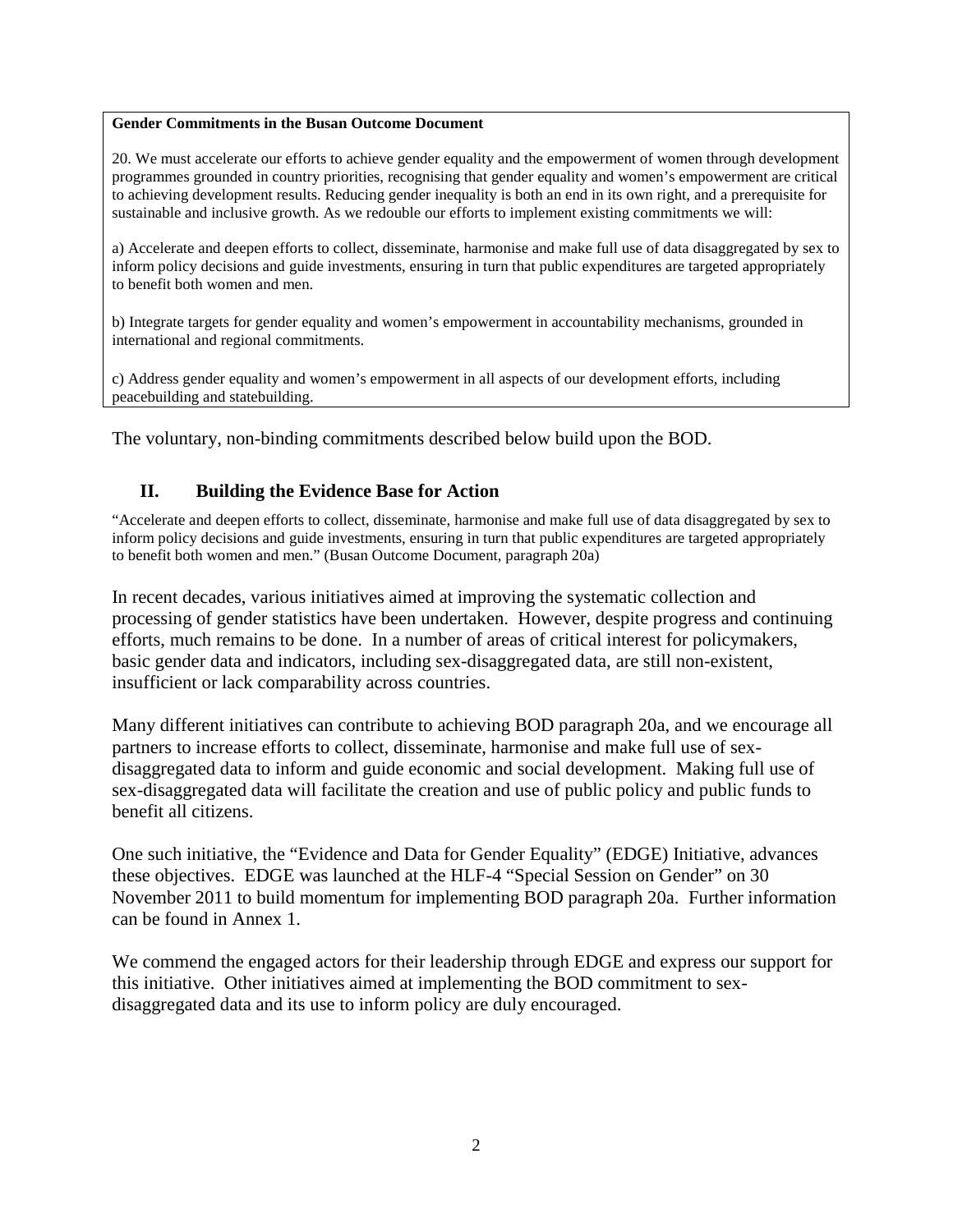# **III. Strengthening Accountability**

"Integrate targets for gender equality and women's empowerment in accountability mechanisms, grounded in international and regional commitments." (Busan Outcome Document, paragraph 20b)

We endorse the recommendations agreed upon at the 29 November side event "Progress on gender equality and women's empowerment since the Paris Declaration, " organised by the OECD DAC Network on Gender Equality and UN Women, and will endeavour to support their implementation to:

- Address and integrate targets for gender equality, women's empowerment and women's rights in accountability mechanisms, and ensure the participation of women and women's organisations in these mechanisms based in relevant country, regional and international standards and commitments.
- Ensure that aid and public expenditures are targeted appropriately to match gender equality and women's rights commitments and benefit both women and men, including tracking aid and public expenditures for gender equality and women's empowerment as appropriate. All actors should broaden the focus of their efforts to strengthen gender equality beyond the social (health and education) sectors to others such as infrastructure, economic growth, and democracy and governance. Support for gender equality and women's empowerment in the economic and productive sectors should be strengthened.
- Ensure that any global monitoring framework on aid/development effectiveness after Busan fully integrates gender equality and women's rights dimensions in the key monitoring indicators and review process. This could build on lessons learned from the gender equality module of the 2011 Paris Declaration Monitoring Survey, used by 24 of the 78 countries that undertook the Paris Declaration Survey.<sup>[1](#page-2-0)</sup>

The complete recommendations can be found in Annex 2.

## **IV. Integrating Gender Equality Goals in Development**

"Address gender equality and women's empowerment in all aspects of our development efforts, including peacebuilding and statebuilding." (Busan Outcome Document, paragraph 20c)

We recognise the importance and challenge of addressing gender equality and women's empowerment in all aspects of our development efforts, with specific focus on non-traditional sectors and in peacebuilding and statebuilding efforts. As we seek to do so through our own organisations and partnerships, we also agree to support the implementation of the Busan Building Blocks in ways that help realise the gender-specific commitments therein, and the gender-related and human rights commitments endorsed in the BOD.

We recognise the importance of more inclusive partnerships and commend HLF-4 for highlighting the distinct roles of civil society and the private sector. We express our support for the commitments undertaken by each and aim to improve coordination, where relevant, to build

<span id="page-2-0"></span> <sup>1</sup> See *Findings from the Gender Equality Module of the 2011 Paris Declaration Monitoring Survey*, OECD DAC Network on Gender Equality, 2011 [\(www.oecd.org/dac/gender/effectiveness\)](http://www.oecd.org/dac/gender/effectiveness).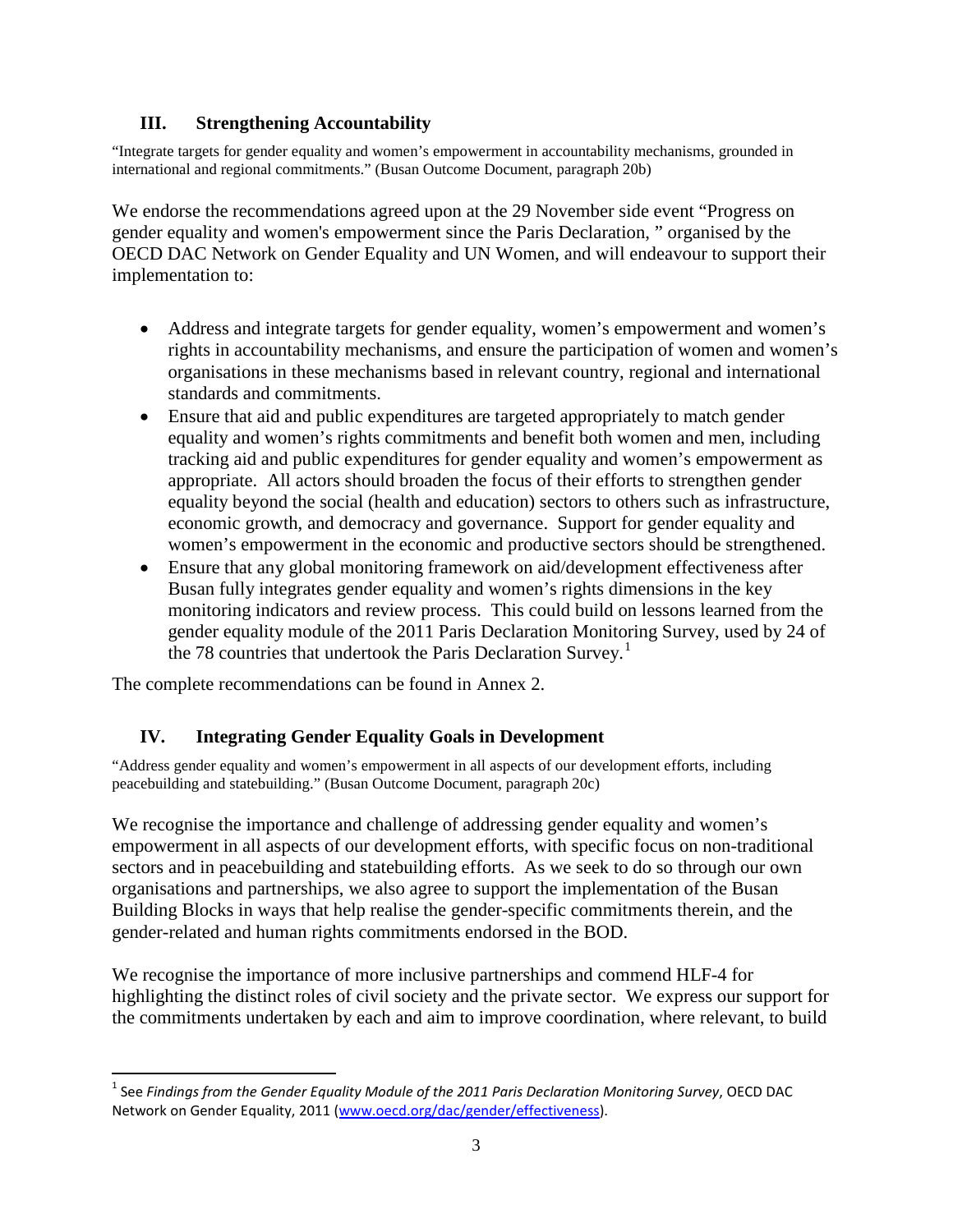on complementarities and increase our impact to enable women's empowerment and gender equality.

# **V. Conclusion**

This Plan captures commitments that guide the international community toward effective and inclusive development and benchmarks against which progress will be measured following the  $4<sup>th</sup>$  High Level Forum on Aid Effectiveness at Busan. We welcome new partners to endorse this Plan and look forward to supporting the implementation of these commitments in coordination with HLF-4 participants and the new Global Partnership for Effective Development Cooperation. To advance our collective efforts, we agree to review our progress before the end of June 2012 and continue building momentum for gender equality, women's empowerment and women's rights. We look forward to working with governments, multilateral organisations, civil society and other stakeholders to realise these goals, and with the OECD and the UN to monitor the implementation of the Plan, consistent with their comparative advantages and respective roles.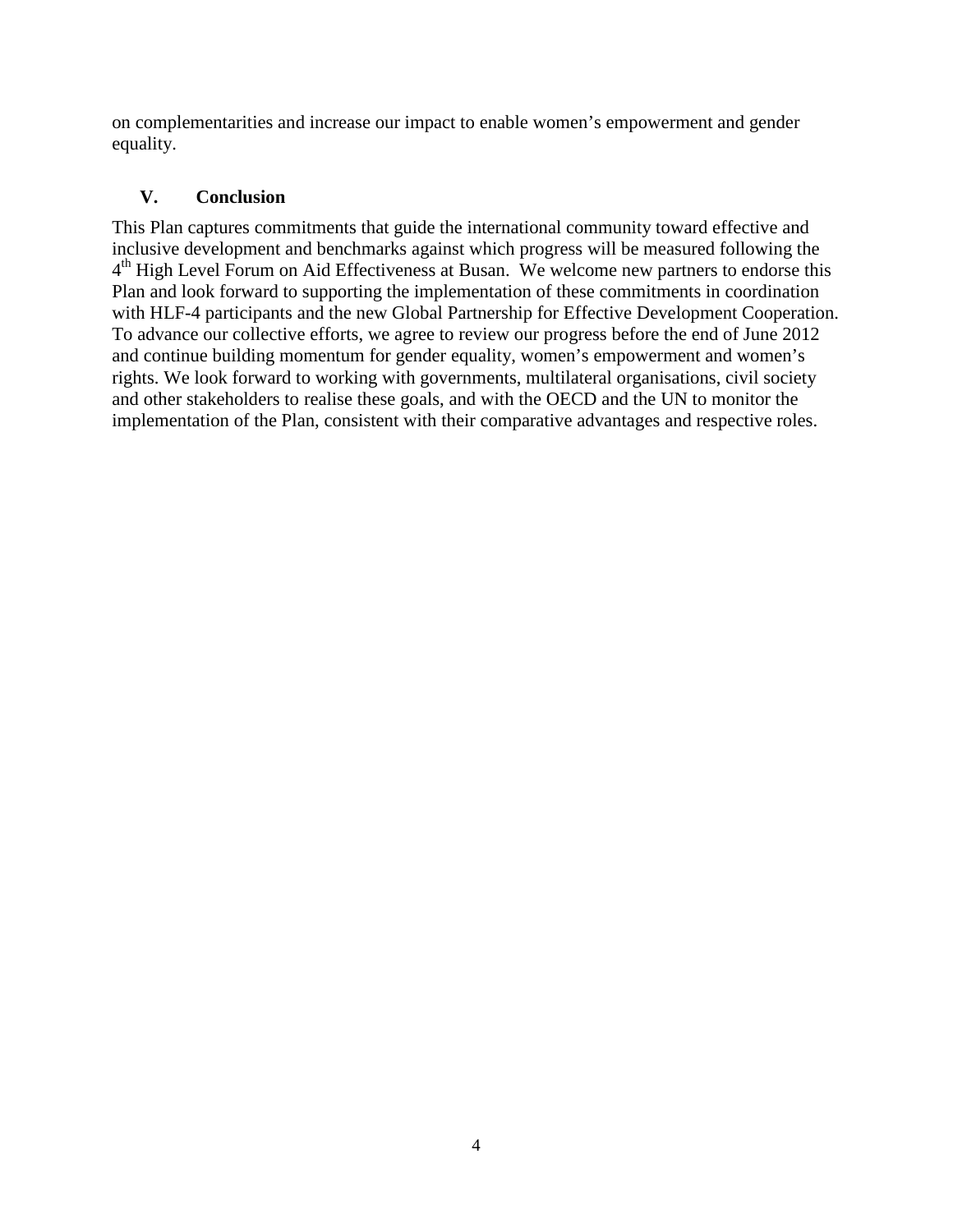## **ANNEX 1**

### **Evidence and Data for Gender Equality (EDGE)**

The new Evidence and Data for Gender Equality (EDGE) Initiative aims to improve the availability and use of statistics that capture gender gaps in economic activity. It capitalizes on the United States' call to action at the May 2011 OECD Ministerial Session on Gender and Development and builds on recommendations of the UN International Agency and Expert Group on Gender and Statistics.

Working in close cooperation with international organisations and government statistical agencies, the UN Statistics Division and UN Women will lead and manage the Initiative from 2012-2015, which will include: 1) the development of an online database for a harmonized set of indicators on education, employment, and entrepreneurship, among others, linked to existing relevant databases, and 2) a set of common pilot activities in a small number of partner countries to develop protocols and data collection methods for sex-disaggregated data on entrepreneurship and assets, two areas with large data gaps.

EDGE supports the efforts of national statistics offices to collect gender data and indicators, including sex-disaggregated data, particularly in the areas of education, employment and entrepreneurship, based on common standards that would allow harmonization and wide comparability across countries and regions. It will be coordinated with the Busan Action Plan for Statistics, which supports gender data collection and use, and statistical capacity building in partner countries, by committing to mainstream gender statistics into national statistical systems.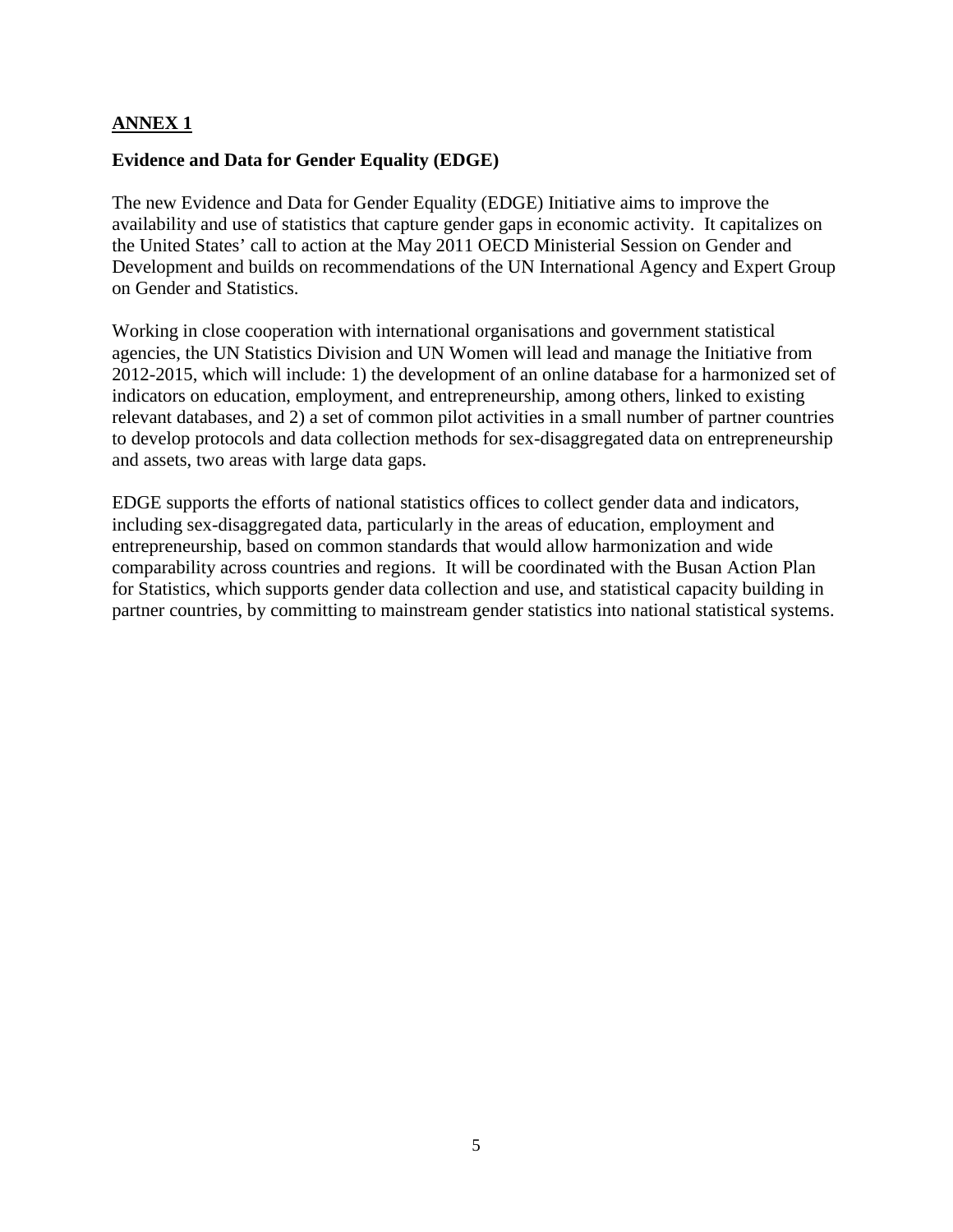## **ANNEX 2**

**Recommendations from the side event "Progress on gender equality and women's empowerment since the Paris Declaration"**

#### **29 November 2011**

### **Fourth High Level Forum on Aid Effectiveness, Busan, Republic of Korea**

Today we have nearly 6 years of experience in using the Paris Declaration principles – ownership, alignment, results, harmonisation and accountability – to advance gender equality and women's empowerment. We now have the evidence of what works. Significant efforts have been made to ensure that gender equality elements have been integrated into the implementation of the Paris Declaration.

The Outcome Document of the Fourth High Level Forum on Aid effectiveness, the *Busan Partnership for Effective Development Co-operation*, includes strong commitments on gender equality and women's empowerment:

#### **Gender Commitments in the Busan Outcome Document**

20. We must accelerate our efforts to achieve gender equality and the empowerment of women through development programmes grounded in country priorities, recognising that gender equality and women's empowerment are critical to achieving development results. Reducing gender inequality is both an end in its own right and a prerequisite for sustainable and inclusive growth. As we redouble our efforts to implement existing commitments we will:

- a) Accelerate and deepen efforts to collect, disseminate, harmonise and make full use of data disaggregated by sex to inform policy decisions and guide investments, ensuring in turn that public expenditures are targeted appropriately to benefit both women and men.
- b) Integrate targets for gender equality and women's empowerment in accountability mechanisms, grounded in international and regional commitments.
- c) Address gender equality and women's empowerment in all aspects of our development efforts, including peacebuilding and statebuilding

At the HLF-4 side event "Progress on gender equality and women's empowerment since the Paris Declaration" organised by the OECD DAC Network on Gender Equality and UN Women on 29 November, we looked at what we have learned over the last few years. We addressed in particular the aid effectiveness principles of ownership, results and accountability which are critical to achieving gender equality and women's empowerment (MDG3). Our recommendations include:

#### **Funding and ownership of gender equality**

- Both donors and countries need to put the money where their mouths are. Donors and countries need to ensure that aid and public expenditures are targeted appropriately to match gender equality commitments and benefit both women and men.
- Countries and donors can improve the tracking of resources spent on gender equality, to ensure that these are appropriately targeted to benefit both women and men.